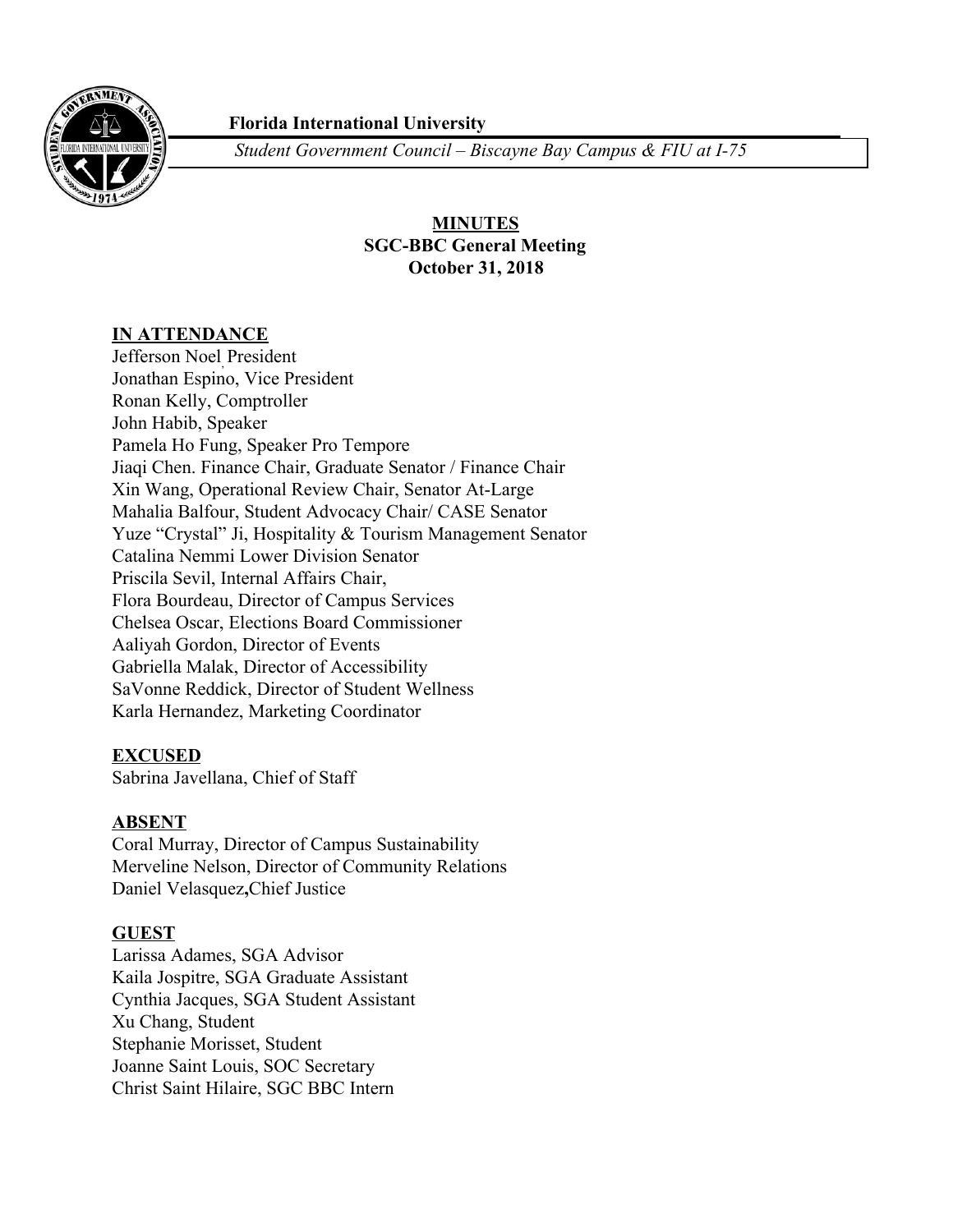## **CALL TO ORDER**

The Student Government Association (BBC) held a meeting on October 31, 2018 – Locale **(WUC #221).** The meeting was called to order at **3:40PM**, approximately, by President Noel who presided over the meeting in its entirety.

### **PRESIDENT'S WELCOME**

- President Noel welcomed everyone with a Latin phrase "Out of many one", which is the motto of the United States.
- This quote was chosen because the council is comprised of many different types of people who have come together to achieve one mission.

## **PRESIDENT'S REPORT**

- On Tuesday October 30<sup>th</sup>, President Noel worked with the Office of Engagement on a MyMiami story.
- There is a project in the works, in collaboration with the Mayor of North Miami which will create a mock youth council for the city of North Miami.
- $\bullet$  Mentor Monday on October 29<sup>th</sup> was a huge success. Ms. Nelson did a great job bringing in employers from Telemundo, NBC Universal, Univision, etc. All students who attended the event will have business cards printed for them.
- Donuts with the Deans (October  $30<sup>th</sup>$ ), was also huge success, with 4 deans in attendance.
- SGC-BBC provided sponsorship for students to attend the NAAHP conference from October  $25<sup>th</sup>$ -October  $27<sup>th</sup>$ . President Noel accepted the award for Distinguished Service.

## **VICE PRESIDENT'S REPORT**

- **●** Vice President Espino is still in the process of working with Scott Jones and the Pharmabox contractor to decide the placement of the Pharmabox and what can/should be moved to make space for the box.
- **●** There are no updates on the fitness class. The E-board is trying to decide whether or not to continue with the project.
- **●** The new Zen space will be using some rocks from the reflexology path. This space will also feature speakers that will play therapeutic/peaceful music.
- **●** The Mango Wall will feature some of the mangos picked during Day on the Bay.

## **SENATE SPEAKER REPORT**

- Senators are doing a great job with initiatives.
- Senators will soon be making resolutions based off of those initiatives.
- Mr. Xu Chang is the nominee for Hospitality Senator.
- MVP of the month is Senator Nemmi, who has gone above and beyond with working on initiatives.
- Senators are working on passed resolutions that have not yet been put into action. For example: Senator Chen is working on the resolution that focused on lighting issues on campus.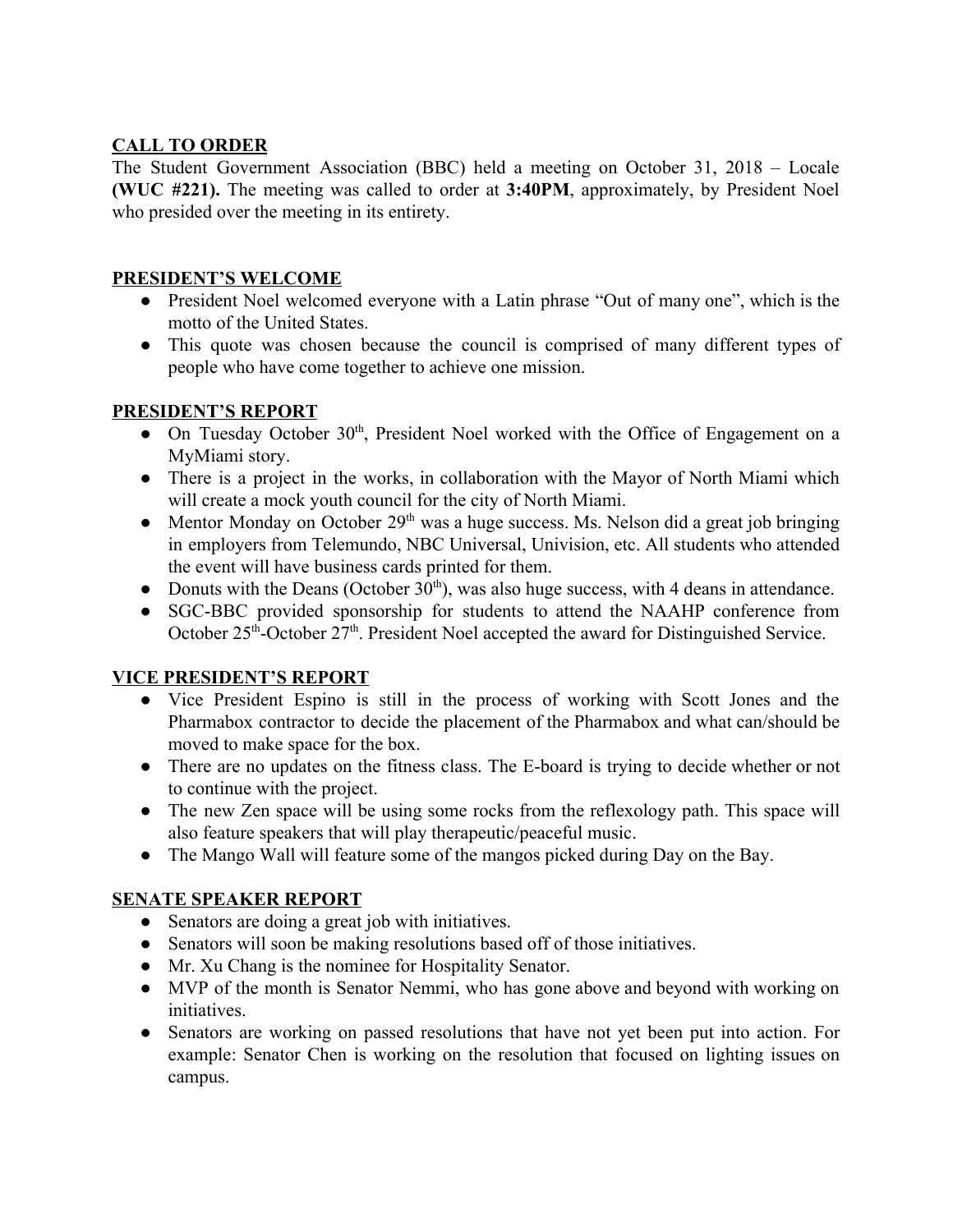- Speaker Habib created "Habib's Guide to SGA" which is an educational tool that all council members can use to look up complicated terms or concepts pertaining to SGA.
- Speaker Habib welcomed the council's newly appointed Hospitality Senator, Ms. Crystal Ji (Senator Ji).
- Senator Chen, Senator Wang, Senator Balfour, and Senator Sevil are also committee chairs for a variety of different areas (Finance, Operational Review, Student Advocacy, and Internal Affairs).
- Committee meetings are open to everyone.
- A Student Government Congress Meeting will be taking place. More information about this meeting will be provided later on in this General Meeting.

## **SPEAKER PRO TEMPORE REPORT**

- **●** Speaker Pro Tempore Ho Fung is also very pleased with how hard the senators have been working on initiatives.
- **●** Senator Balfour who is the Advocacy Chair, has been working hard on various student concerns
- **●** Senator Chen who is the Finance Chair, has been working on funding requests.
- **●** Senator Sevil who is the Internal Affairs Chair, has been communicating between the different branches. She has also reached out to the Institute of Water & Fire to inquire about installing solar charging panels in outdoor student spaces.
- **●** Senator Wang who is the Operational Review Chair, has been working hard on ensuring that the operations of the council are running smoothly.
- The Leadership Lounge on October 31<sup>st</sup> was a great success.
- **●** Speaker Pro Tempore Ho Fung is looking forward to the ASGA conference coming up on November 3<sup>rd</sup>.

## **COMPTROLLER REPORT**

- As far as stipends, any council member who holds two positions will be paid for whichever position pays more, not both.
- Stipend details and rules can be found in the constitution under the "Remunerations" section.
- Comptroller Kelly had his second comptroller's meeting in which they discussed a quiz being put on the Engage platform. This quiz will test the financial knowledge of council members.
- Budget hearings will begin in January. The same budget process that was used last year will also be used this year.
- After the upcoming ASGA trip to Denver and FSA Meetings, there will be \$4,000 left over.
- Finance spent \$1570 and Graduate Pool spent \$600.

# **SENATOR'S REPORT**

**●** Senator Nemmi is working on a support group for exploratory majors (student's unsure of what to study). This group will help guide students toward a major based of off their interests.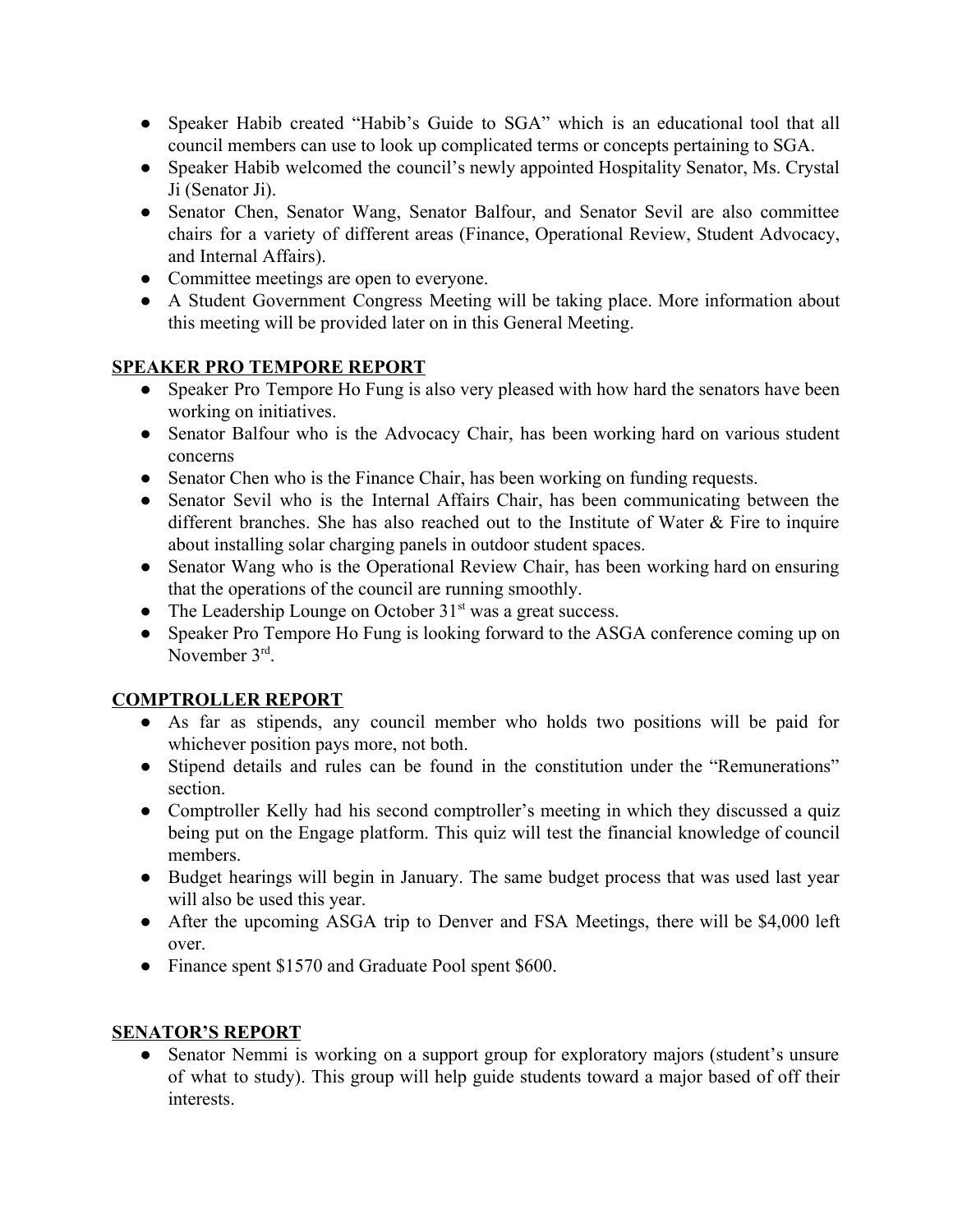- **o** Senator Nemmi has a new intern named Christ, who she will help build and improve his leadership skills.
- **o** Senator Nemmi is working on a food pantry event with career and talent development.
- **o** There will also be a food drive at SGA on November 13-15. People who donate will receive raffle tickets for a party at the end of the week.
- **●** Senator Balfour is working on an SGA information session set to take place at Bayview. **o** The Student Advocacy Committee is working on the parking sign situation.
- **●** Senator Sevil wants to applaud almost everyone for doing well with minutes.
	- **o** If a council member forgets to clock out then they should let her know through text.
- **●** Senator Wang has been approached by the library team to help promote the library system.
	- **o** International Day of the Elimination of Violence against Women will take place on November 14<sup>th</sup>.
- **●** Senator Chen needs 5 members for the Finance Committee.
	- **o** Spoke to Scott Jones about the food pantry boxes. Senator Chen wants to provide bigger boxes or multiple boxes which will hold more items.

# **CABINENT'S REPORT**

- **●** Ms. Oscar held an informational/recruitment session to bring in members for the Elections Committee.
- **●** Ms. Gordon thanked everyone who came out and helped make "Donuts with the Deans" a success.
- **●** Ms. Bordeau thanked everyone who came to the Leadership Lounge and helped make the event a success.
	- **o** There will be an SGA scavenger hunt from November 5<sup>th</sup>-November 9<sup>th</sup>.
- **●** Ms. Hernandez reminded everyone that the deadline to register for the Artsy event is November  $6<sup>th</sup>$ . The event will take place on November  $13<sup>th</sup>$  at the bay.
	- **o** Ms. Hernandez and Ms. Gordon are still debating on whether or not to get a food vendor for the Artsy event.
	- **o** Will be vlogging at ASGA conference this upcoming weekend.
	- **o** If any council members have events they want posted on social media, they need to send her an email with the flyer and event details.
- Ms. Reddick has an event on November 28<sup>th</sup> in collaboration with Campus Life and Healthy living. There will be massages, body scrubs, etc.
	- **o** On November 29<sup>th</sup> from 6pm-8pm here will be a free self-defense class for women. This class will take place in the WUC ballrooms.
- Ms. Malak will be having a meet and greet on November 28<sup>th</sup>, in collaboration with the Disability Resource Center.
	- **o** She will also be starting a DRC peer mentor group in the spring semester.

Point of personal privilege taken by President Noel at 4:21 PM. President Noel yielded to Vice President Espino during his absence.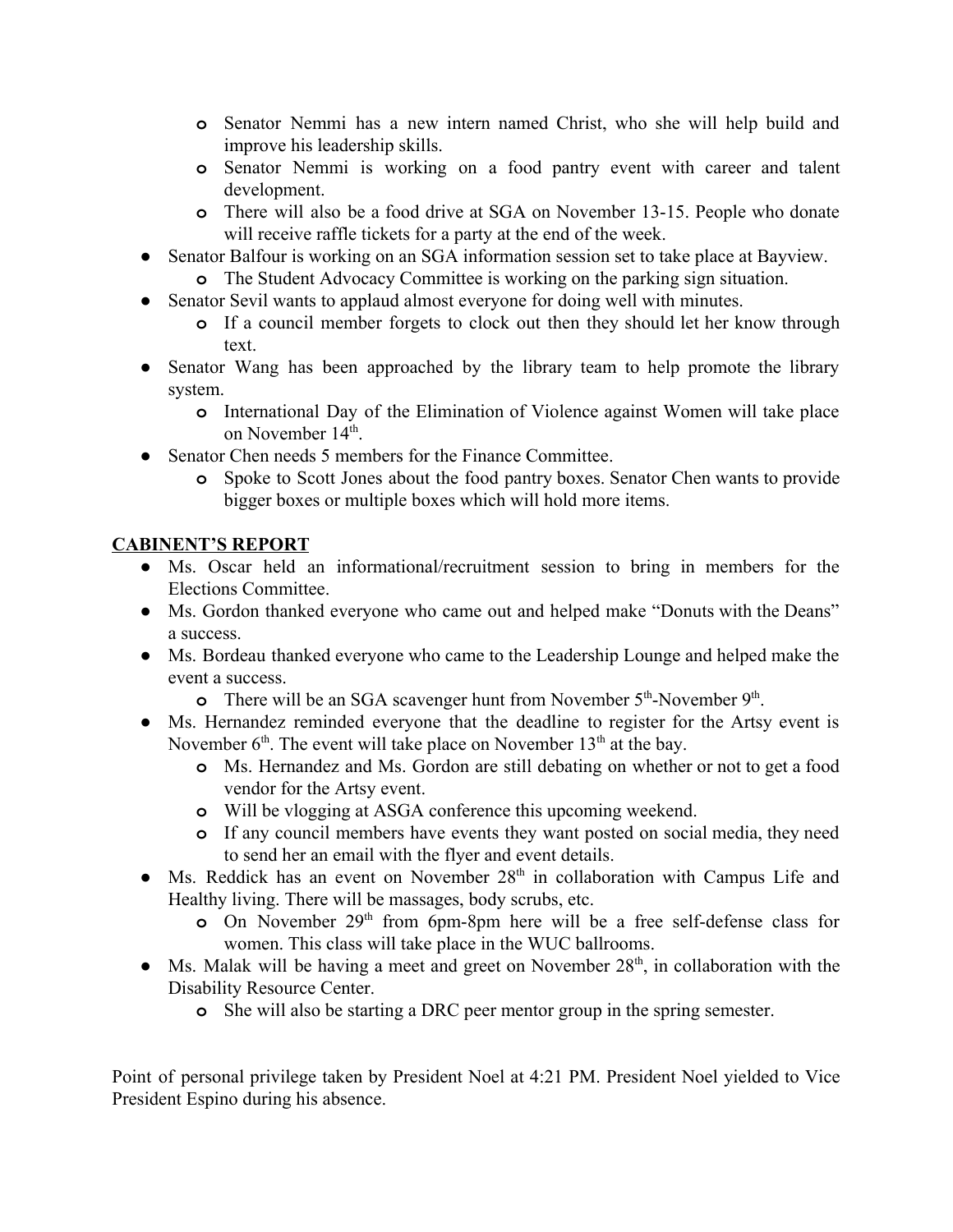## **ADVISOR'S REPORT**

- **●** Council members need to fill out paperwork so campus life can process stipends.
- **●** If paperwork was previously filled out then the stipend will be automatically dispersed.
- **●** The last day for council members is December 7.
- Next Tuesday (October 6<sup>th</sup>) is active shooter training. The office will be closed starting at 1:30 PM.

## **GRADUATE ASSISTANT REPORT**

- Debating on requiring professional attire for 1-2 general meetings each semester.
- There are now 8 SGA BBC interns. There is not really a need for any more.

## **NEW BUSINESS**

- A. Approval of minutes for (9/26)
	- I. Speaker Habib moved to strike Ms. Hernandez from "in attendance" to "absent". Speaker Pro Tempore Ho Fung second the motion. The motion passed unanimously.
	- II. Senator Wang moved to approve the General Meeting minutes from 9/26/18. Senator Balfour second the motion. The motion passed unanimously.
- B. Appointments
	- I. Xu Wang was given 3 minutes to present himself for the position of Hospitality Senator.
		- Mr. Wang is a freshman hospitality major from China.
		- He wants to learn more about FIU and America.
		- His goals are to be a voice for hospitality and international students.
		- Mr. Wang's Presentation was followed by a 3 minute  $Q \& A$ .
		- Ms. Bordeau asked "What do you want to specifically bring to SGA?"
		- Senator Chen asked "If you are appointed, how will you connect SGA to hospitality?"
		- Senator Seville asked "What ideas do you have to connect international students to other individuals?"
		- Speaker Habib moved to extend Q & A for 2 minutes. Senator Ji second the motion. The motion passed unanimously.
		- Senator Nemmi asked "Are you aware of your duties as hospitality senator?"
		- Senator Wang asked "What are the top 3 reasons you want to join SGA?"
		- Speaker Habib asked "How would you benefit hospitality students?"
		- Senator Chen moved to appoint Mr. Xu Chang to the position of Hospitality Senator. Senator Balfour second the motion. The motion passed with a vote of 6-2.
	- II. Ms. Karla Hernandez (current Marketing Coordinator) was given 2 minutes to present herself for the position of PR Manager.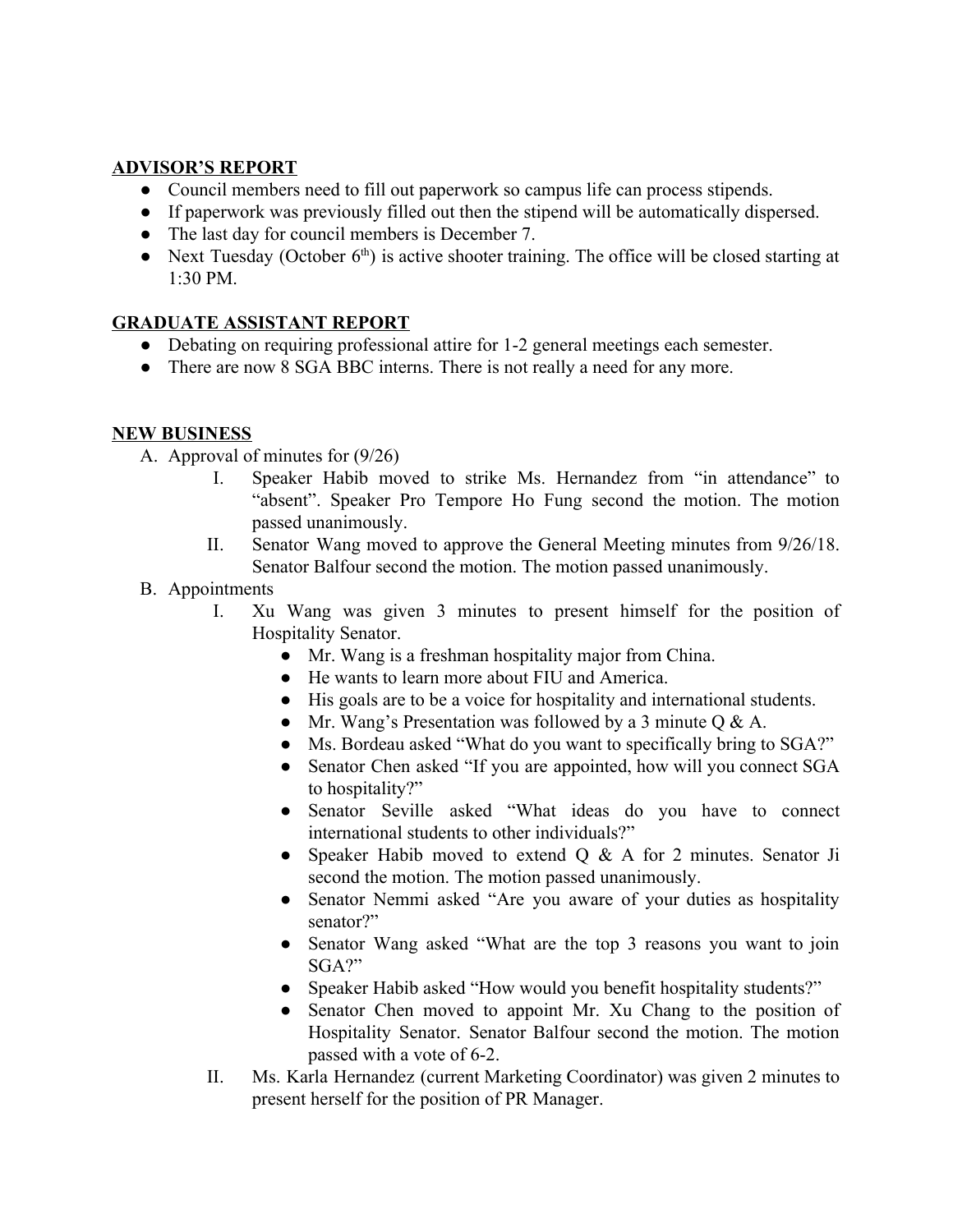- Ms. Hernandez wants to be PR Manager because she feels that communication is the key to getting contributions.
- Ms. Hernandez's presentation was followed by a 3 minute  $Q \& A$ .
- Speaker Habib asked "What are some differences between Marketing Coordinator and PR Manager?"
- Speaker Pro Tempore Ho Fung asked "Name a time when you used communication to resolve an issue."
- Senator Seville moved to appoint Ms. Hernandez to the position of PR Manager. Senator Wang second the motion. The motion passed unanimously.
- III. Ms. Stephanie Morisset was given 2 minutes to present herself for the position of Director of Cultural Affairs.
	- She is interested in sharing and promoting the culture at FIU.
	- Ms. Morisset loves to travel, learn, etc.
	- She wants to see more students promoting their culture.
	- Ms. Morisset's presentation was followed by a 3 minute  $Q & A$ .
	- Speaker Habib asked "Is your brother Christopher Morisset?"
	- Speaker Habib also asked "What is the purpose of SGA?"
	- Senator Seville asked "What activities do you have in mind?"
	- Senator Balfour asked "What is one value from your culture that you can share with students from FIU?"
	- Speaker Habib moved to extend  $Q & A$  for 1 more minute. Senator Chen second the motion. The motion passed with a vote of 7-1.
	- Ms. Bordeau asked "How would you use your position to go beyond promoting specific cultures?"
	- Ms. Balfour moved to appoint Stephanie Morisset to the position of Director of Cultural Affairs. Senator Seville second the motion. The motion passed unanimously.

Speaker Habib moved to extend the meeting to 5:20PM. Senator Nemmi second the motion. The motion passed with a vote of 5-3.

Point of personal privilege taken by Ms. Bordeau at 4:59 PM.

Point of personal privilege taken by Senator Seville at 5:00 PM.

Point of personal privilege taken by Senator Balfour at 5:00 PM.

- C. Panthers to the polls will be taking place on Thursday November  $1<sup>st</sup>$ .
- D. The Self Defense class will be taking place November  $29<sup>th</sup>$  and is currently only open to women.
- E. The FIU NextHorizon 2025 town hall meeting with President Rosenberg will be taking place on Monday November 5<sup>th</sup> from 2PM-4PM.